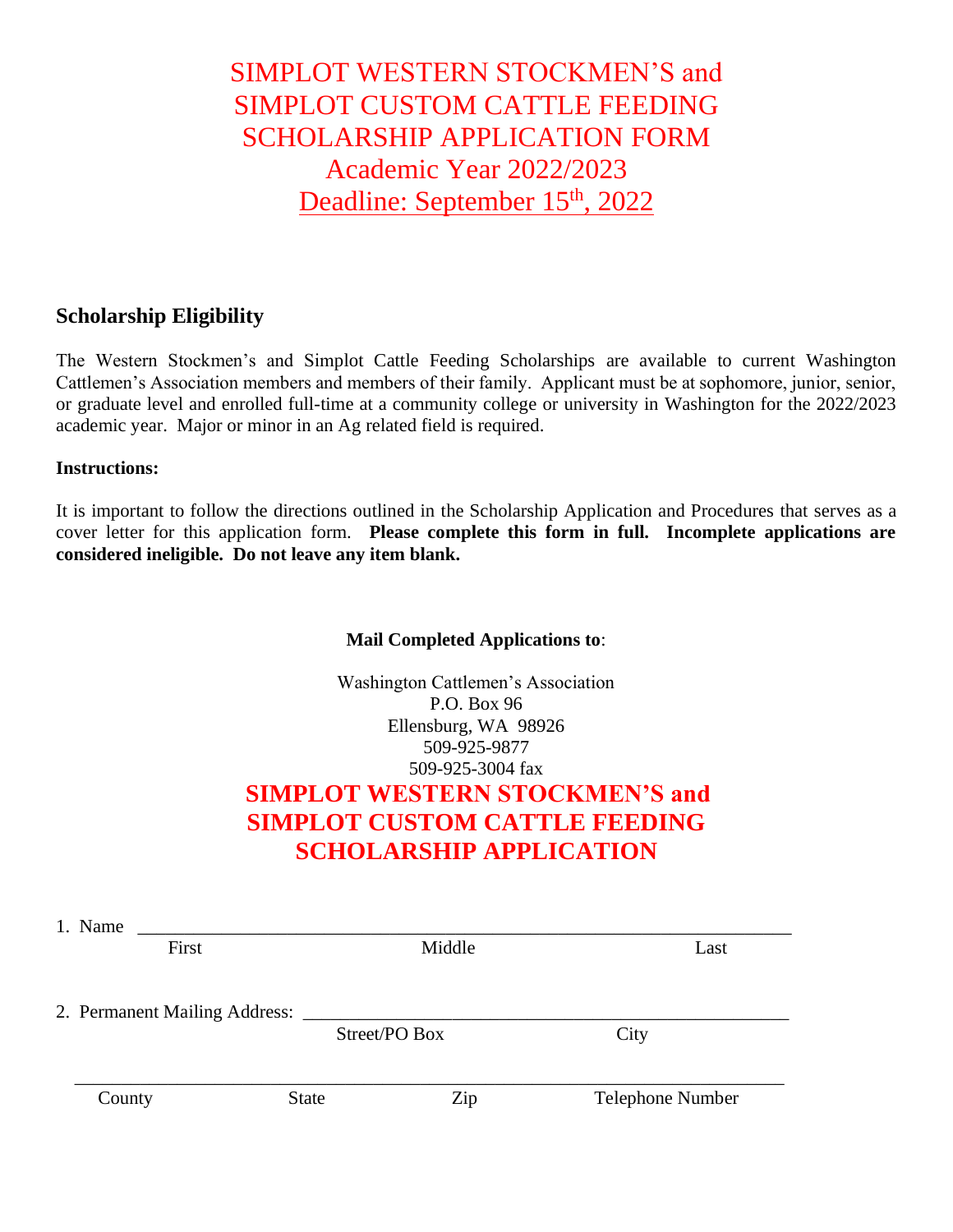3. Applicant will apply to enter or is currently enrolled at what institution of higher education?

\_\_\_\_\_\_\_\_\_\_\_\_\_\_\_\_\_\_\_\_\_\_\_\_\_\_\_\_\_\_\_\_\_\_\_\_\_\_\_\_\_\_\_\_\_\_\_\_\_\_\_\_\_\_\_\_\_\_\_\_\_\_\_\_\_\_\_\_\_\_\_\_\_\_\_\_\_

4. Major Course Study \_\_\_\_\_\_\_\_\_\_\_\_\_\_\_\_\_\_\_\_\_\_\_\_\_\_\_\_\_\_\_\_\_\_\_\_\_\_\_\_\_\_\_\_\_\_\_\_\_\_\_\_\_\_\_\_\_\_

5. Minors and/or Options:

6. Please list high schools, junior colleges and colleges you have attended. Include dates of attendance and graduation. Do not include single courses or class studies.

| <b>School</b>                                                                          | <b>Dates</b> | <b>Graduation</b> |  |
|----------------------------------------------------------------------------------------|--------------|-------------------|--|
|                                                                                        |              |                   |  |
| 7. Applicants current GPA<br>(Attach Transcript) Must be at least a 3.0                |              |                   |  |
| 8. What will be your academic level for the coming school year?                        |              |                   |  |
| 9. List school activities, citizenship, and scholastic recognition, awards and honors. |              |                   |  |
| Activity                                                                               | Award        | Date              |  |
|                                                                                        |              |                   |  |
|                                                                                        |              |                   |  |
|                                                                                        |              |                   |  |

10. Describe involvement in community activities and services:

11. List work experience and describe job responsibilities and activities.

- 12. Attach at least one Letter of Recommendation.
- 13. How will your degree be useful to you and the livestock industry in the 21<sup>st</sup> Century?

14. Essay Question: In 300 words or less please discuss a current issue facing the livestock industry in Washington.

Applicant certifies that the information provided in this application form is true. Applicant agrees that if the applicant is selected to receive a scholarship, applicant will attend the institution listed above and will pursue the major course of study listed in their application for the duration of the academic year.